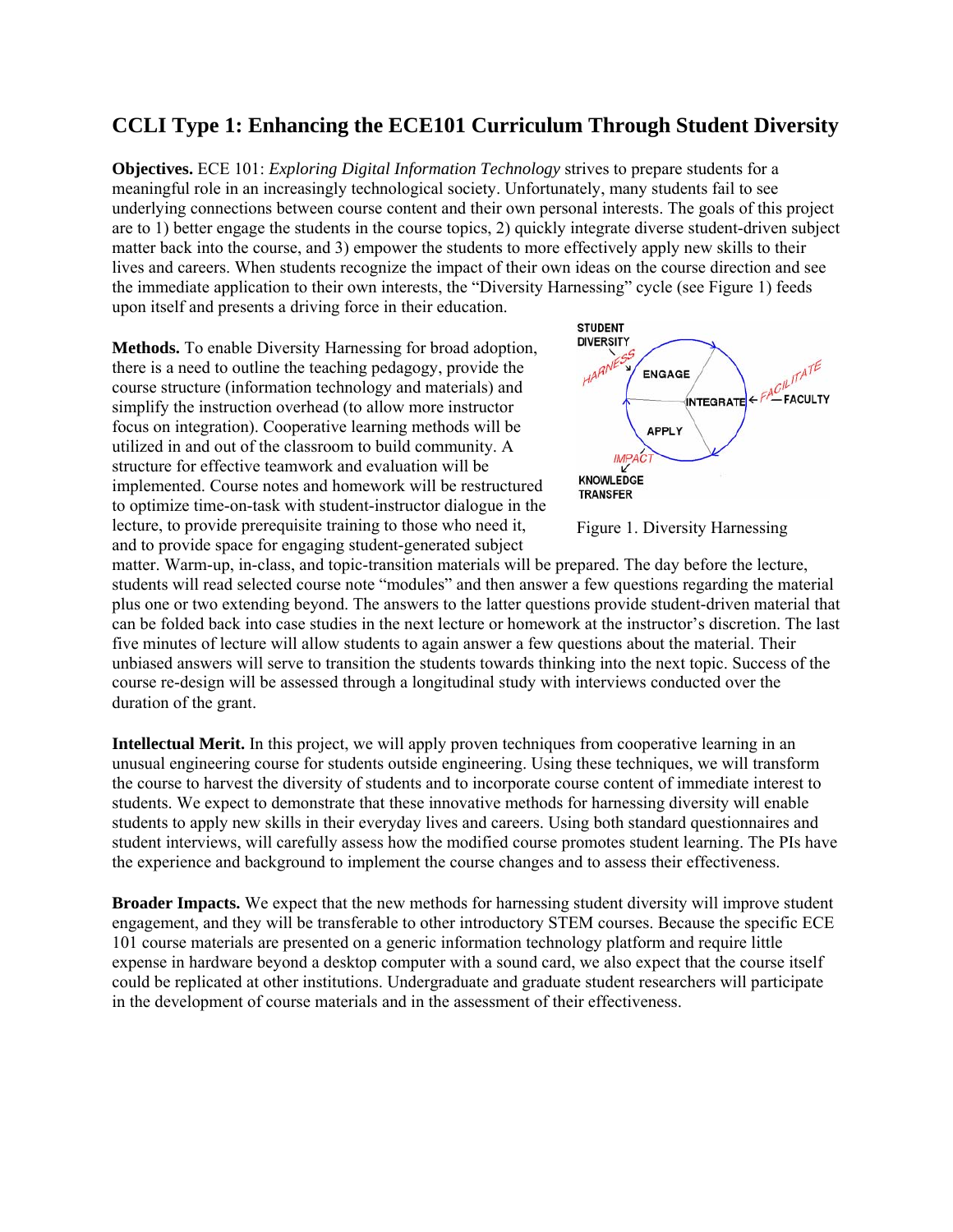# **CCLI Type 1: Enhancing the ECE101 Curriculum Through Student Diversity**

## **1. Motivation**

# **1.1 Challenges in STEM Teaching**

In recent years, colleges and universities have sought to strengthen instruction in science, technology, engineering, and mathematics (STEM) for students not majoring in STEM fields. Many courses have appeared to begin to fill this need. But how does such a course manage to go beyond "stirring the dust of knowledge" and actually develop skills that students can integrate into their lives? Current state-of-the-art in teaching recognizes the need for student engagement. If the students do not take personal interest in the material, they are not likely to achieve even basic "remembering" skills, let alone higher skills such as "understanding" and "applying" (Krathwohl, 2002). Worse yet, if the students are not exposed to applications much beyond the standard course examples, they are not even likely to remember the information much beyond the semester's end.

State-of-the-art tools for student engagement are well-established and discussed in Section 3. With some restructuring of a course and its objectives, student engagement can be brought to high levels while simultaneously improving student motivation. The material can also be made more interesting by applying it directly to applications that the students can appreciate. After teaching engineering to nonscience majors for 6 years, Kuc (2001) observed "…each lecture [needs to provide] a concept that students find interesting enough to discuss with fellow students in the dining hall." Orr and Cyganski (1988) found after a first offering of a course in engineering that the students found too little relevance to their own majors and too much bias towards engineering applications. After some work to include "an abundance of important and academically valid material," they found it "difficult to keep the course cohesive." Games and puzzles have long been recognized as generic, interesting applications that cross discipline boundaries (e.g., Cook, 1977; Hill, Ray, Blair, & Carver, 2003). However, unless the students intend to apply their skill set for gaming purposes, they may perceive these tasks as lacking value (Layman, Williams, & Slaten, 2007). To gain the skill necessary to transfer their knowledge, students should learn in a "domain that is relevant" to their interests and to their personal lives (Guzdial & Forte, 2005; Krupczak, 1997). Some instructors choose topics and applications in the classroom more applicable to student interests by conducting an interest survey during course design and tailoring the course to those results (e.g., Krupczak et al., 2005). Two problems might be encountered with this technique: even a large student survey will not provide the best set of materials to match the interests of a small sample of students especially for smaller class sizes. Further, a course in say, technology, will likely outlive the appropriateness of the chosen applications. A course too deeply dependent on a set of applications would require substantial redesign in scope every few years and might quickly overburden the staff and eventually degrade in quality and consistency.

This proposal suggests a new direction for instructional design in introductory STEM courses. The course topics remain fixed but not too tightly coupled to current trends and standards. Instead, examples, applications, and even homework and exam problems are adaptively provided by students to enhance the selection made by the instructor. Diversity within the student population will provide a diverse set of materials while remaining specifically relevant to the interests of the current students. The success of the plan depends critically on being able to provide the proper instructional design such that effort does not have to focus directly on engagement techniques, but rather on regular integration of the student-driven content back into the course.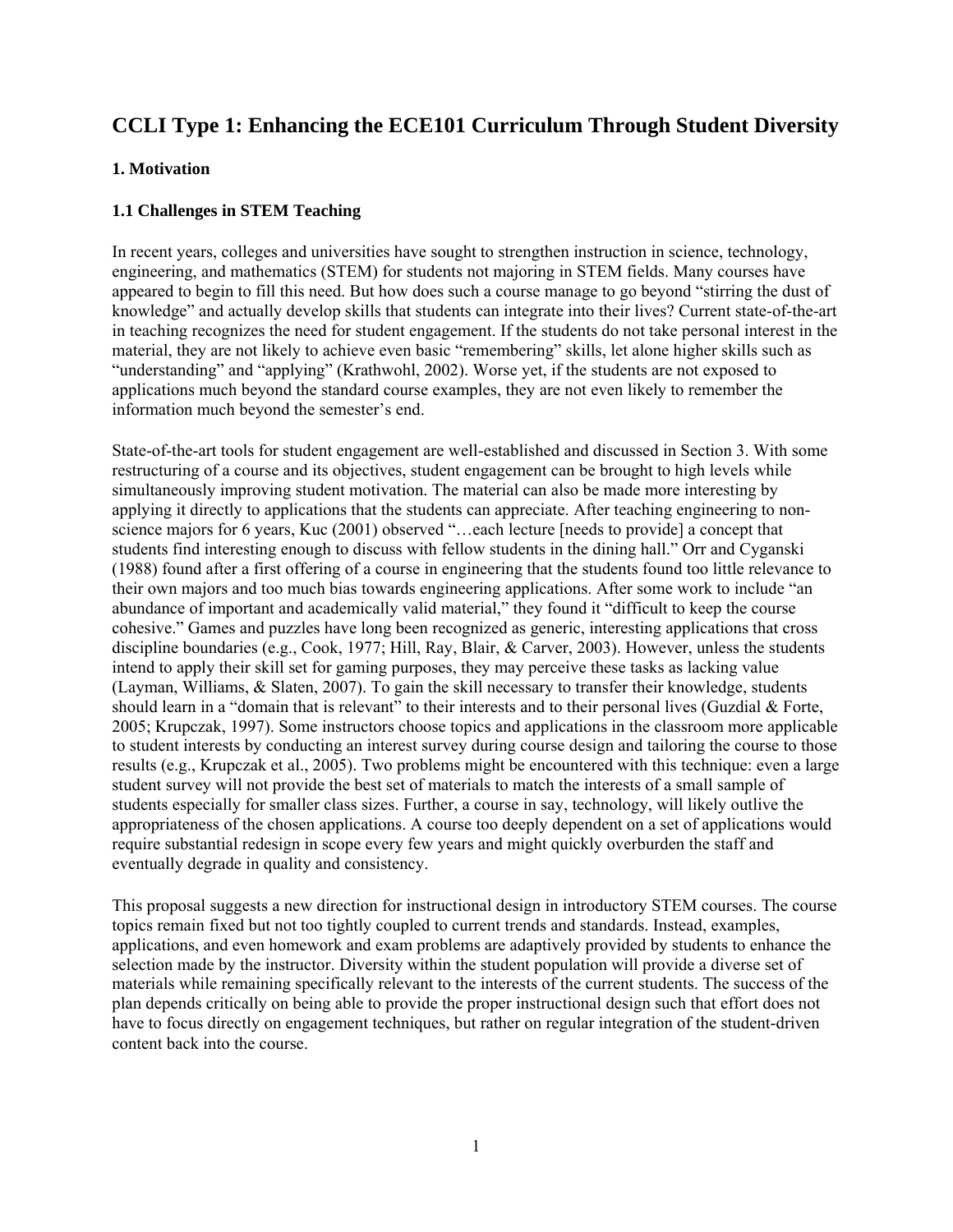#### **1.2 Why ECE 101?**

To prepare students for a meaningful role in an increasingly technological society, we offer a course ECE 101, *Exploring Digital Information Technology,* for students outside the College of Engineering at the University of Illinois at Urbana-Champaign. ECE 101 carries three semester hours of credit and satisfies the campus's general education requirement in natural sciences and technology. The course helps students understand scientific and quantitative principles that underlie the operation of selected information technologies and, just as important, the engineering processes by which technologies are created. Each week, ECE 101students attend two hours of lecture by a faculty instructor and two hours of laboratory/ discussion led by a graduate teaching assistant. Each semester, the course enrolls forty to sixty students. Most students are freshman and sophomores. About half are enrolled in majors outside the sciences.

In ECE 101, students investigate the principles and processes for the development of information technologies such as Web design, digital music, digital images, digital logic, state machines, data compression, error correction, information security, and communication networks. They are also required to apply the engineering design process to complete a project to build a device for an application of their choice. In the weekly laboratory exercises, students make realistic and meaningful design choices while applying both technical principles and creativity. Specifically, students learn that:

- Technological products are not magic: they rely on physical and mathematical principles.
- Development of new products requires scientific knowledge and intellectual creativity.
- New products are not created out of a vacuum: they are built logically on experience gained with previous designs; many technological features merge to form a larger system.
- Engineering design decisions involve tradeoffs between cost and performance to achieve technical goals within economic and social constraints.
- Technologies are shaped by society and, in turn, technologies have an impact on society.

ECE 101 is not a high-level how-stuff-works course. Instead, it provides students with the minimal engineering skills to pursue their own investigations and draw their own conclusions. In this way, the topics are already significantly decoupled from the examples. For example, during the semester students learn concepts about analog signals, how analog signals are sampled and quantized in a sufficient manner to preserve important information, how digital signals acquired in this manner contain redundancy, how the redundancy can be systematically removed using a carefully drafted set of rules, and how limits exist on how far a set of rules can go before the data becomes inaccurate. Specific compression schemes such as run-length encoding or JPEG may serve as good case studies during this period, and upon completion of the course, the students are prepared to understand data compression in any other setting. They hold the tools necessary to not only remember how one technology scheme works, but also to ask the right questions and seek the right data to discover how any other scheme works.

The decoupled nature of applications from core topics allows ECE 101 to pursue applications driven by student diversity. Suppose, for example, that a broadly-posed question regarding the topic of "summaries" leads a student to think of the statements made by a judge when delivering a sentence. This somewhat innocuous observation can be made into a key case study in compression and tie in several other aspects of digital information theory as well. The instructor could facilitate the class dialogue by asking such questions as: "Can anyone suggest a case that has been in the news?" (Students become interested.) "Which laws and rulings might carry the most weight in this ruling?" (Students discuss how different information carries different weight.) "At what point can the research be considered finished and the judge be confident that the ruling is fair?" (Compression results in some loss of information, but is it noticeable?) "Could the results of previous laws and rulings be conceivably tabulated in a database (in the future) and the judge replaced by a computer?" (Information becomes bits; computers can be told how to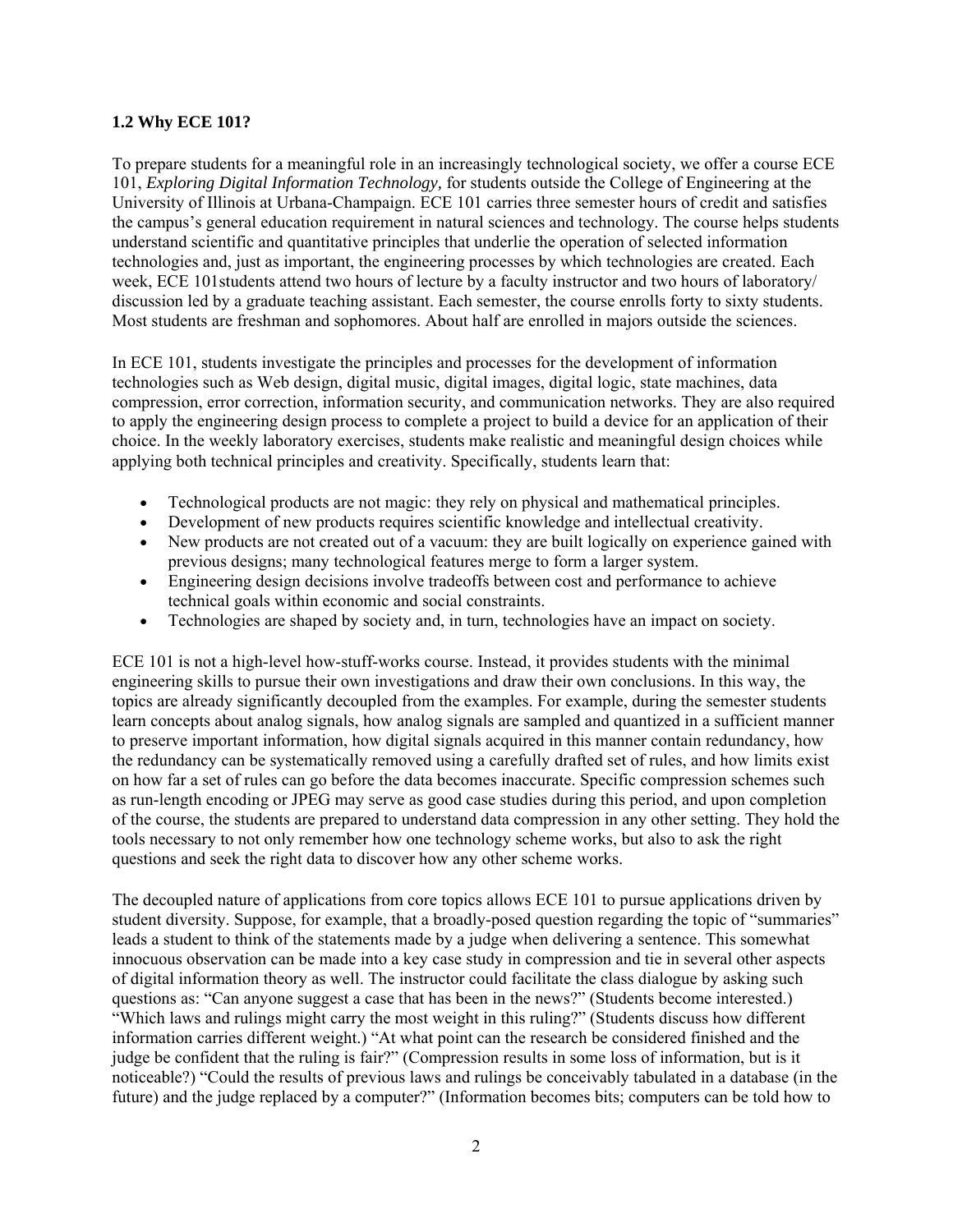operate on bits. Does intuition play a role?) Therefore, each question can allow the students to explore the relationship between compression and the concise representation of data … eventually leading the student toward a potential application of digital information technology in a new setting. We expect that this style of teaching will enable students to broaden their view of digital information technology and prepare them for an ever-changing world.

We believe that carefully constructed notes combined with properly-worded questions can elicit a host of observations and problems. These observations and problems continually form the basis of case studies in the lecture, homework assignments, and even exam problems. Problems generated by the students are likely to be directly related to their disciplines and interests. The data can be stored in a database and shared across institutions, thus providing a wealth of application options crossing many different disciplines.

# **2. Research Objectives**

# **2.1 New Pedagogy for Diversity Harnessing**

The teaching pedagogy proposed is designed to empower students to recognize their individual strengths and provide valuable contributions to the class. By incorporating cooperative learning and other proven teaching methods into ECE 101 and applying them in new ways, we aim to achieve three goals: better student engagement in learning, integration of students' experiences directly into the course material (broadening their view of the digital information world), and empowering students to apply skills obtained from ECE 101 to their lives and careers in diverse applications, Students would become better consumers, designers and/or researchers. The culmination of these goals, termed **Diversity Harnessing**, is enabled by providing students with the confidence necessary to freely contribute personal observations to the rest of the class. Towards this result, three key pedagogical principles are needed: 1) community, 2) collaborations, and 3) accountability. These three "Cs" form a solid base for a course focused on Diversity Harnessing.

Achieving a sense of **community** will be initiated through time devoted in the classroom to get to know the students personally. The idea is to develop a framework for creating a learning community among the students and the staff. A wiki will provide a location for students (and staff) to define themselves, form study groups, and collaborate for the course project. Regular team study sessions will be scheduled outside the classroom, further developing the sense of community.

With community established, **collaboration** becomes easier between students and between students and staff. Here, we must develop a technological and social framework that facilitates collaboration among the staff and students. Often, this is difficult to achieve in any class. Many students avoid participating in class sessions because they are shy or because they fear of showing ignorance. Cooperative learning techniques can still fall short of uniting all of the class in active participation. The proposed technique of Diversity Harnessing hopes to look beyond the classroom in instilling confidence and in motivating even the most reluctant students to contribute (at least in anonymity) and achieve some level of productive engagement of 100% of the students.

**Accountability** motivates action. Collaborative action is the only means to attain 100% productive engagement of the students. We wish to develop a system of accountability that provides the stimulus to drive the goals of community and cooperation. The students should understand their duties and be held accountable for their completion. Students are known to respond positively when more is expected of them by staff and peers, and accountability for students implies to holding them to a high standard in all aspects of their course participation.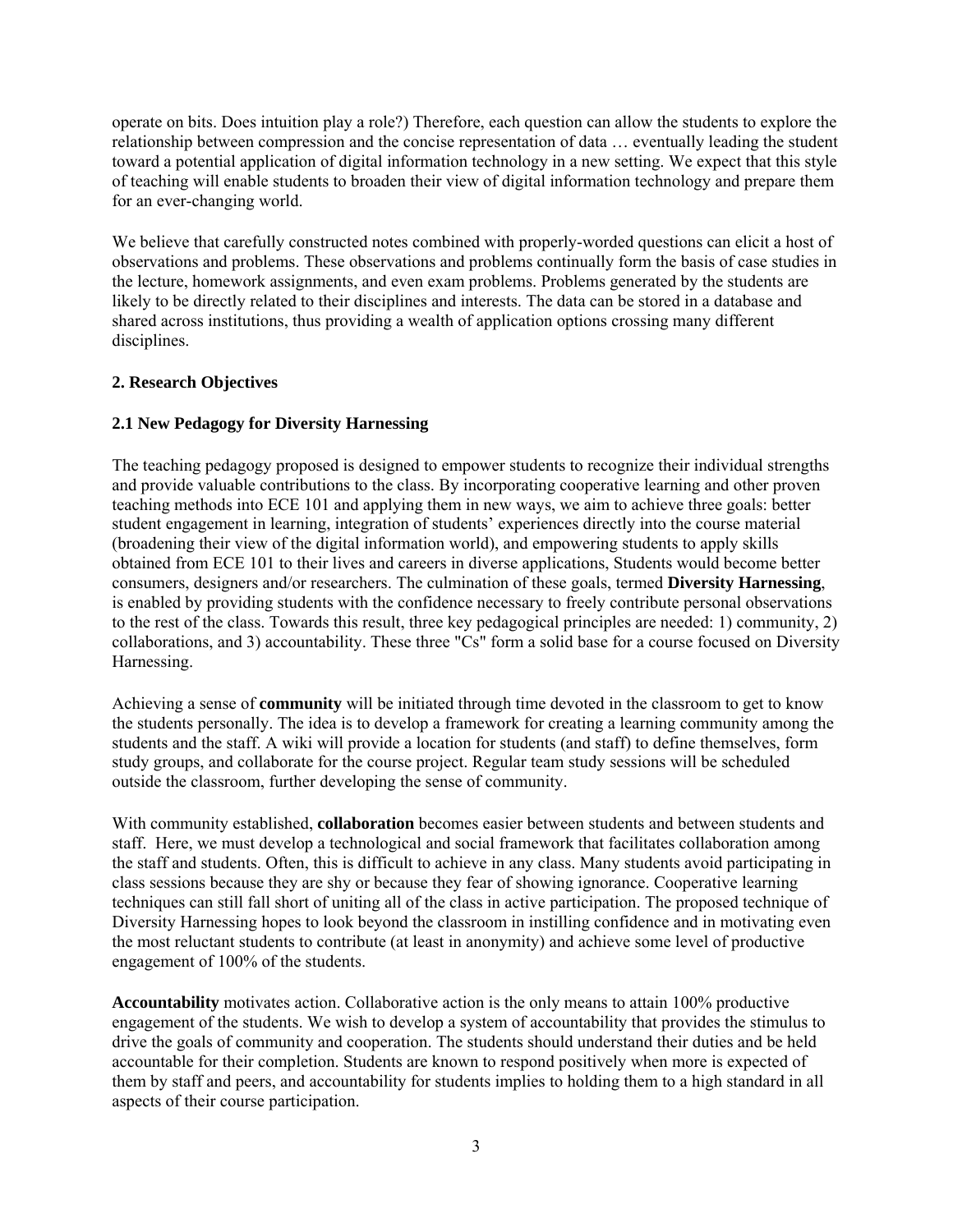Accountability is not just for kids. While providing the students with the proper tools and motivation would hopefully result in lively class participation, students are unlikely to buy into the concept without seeing a cost for not doing so. The course staff is then accountable for adequately explaining this cost structure and holding the students to it. Accountability exists in the staff's requirement for due diligence in providing swift feedback demonstrating the usefulness of student contributions is critical as it is this feedback that serves as fuel for more collaboration. Accountability for staff also motivates regular gauging of the effectiveness of the diversity-harnessing schemes. This shows the student body that the staff is committed to the task of harnessing diversity and sets the bar for regular interaction.

#### **2.2 Assessment and Evaluation Plan**

By incorporating cooperative learning methods into ECE 101, we aim to achieve three goals: better student engagement in learning, integration of students' experiences into the course, and empowering students to apply skill sets obtained from ECE 101 to their lives and careers. We will collect baseline data from the old version of ECE 101 in 2009–2010 and additional data from the new version of ECE 101 in 2010–2011. We will be able to compare the experiences of students in ECE 101 before and after the incorporation of cooperative learning methods.

For the first goal, student engagement, we will use the Student Engagement Course Questionnaire, SECQ (Handelsman, Briggs, Sullivan, & Towler, 1998). Unlike the famous National Survey of Student Engagement, the SECQ is designed to measure student engagement during a single course. The SECQ is a reliable measure of student engagement along four internally consistent factors: skills, emotion, participation, and performance. After we pilot-test the SECQ in the fall of 2009, we will obtain baseline data in the spring of 2010 by administering the SECQ in ECE 101 at several times of the semester. We will then administer the SECQ to collect student engagement data for the new version of ECE 101 in the 2010–2011 academic year.

For the second goal, we will simply collect students' diverse ideas during offerings of ECE 101 in the baseline year, 2009–10, and during the offerings of the new version of ECE 101 in 2010–2011. We will analyze the number and quality of the students' ideas "blindly," with the names of students and the date of collection removed.

For the third goal, application of skill sets, we will interview students before and after they take ECE 101. For the baseline assessment, in the fall of 2009 and spring of 2010, we will conduct cross-sectional 30 minute individual interviews of twenty students who previously completed ECE 101 one, two, three, and four semesters ago. The interview protocol will prompt students to reflect on how topics from their general education courses—particularly in ECE 101—relate to their current courses or their other recent experiences (Suskie, 2004, chapter 9). Then we will interview a random selection of a total of twenty students in the new version of ECE 101 at the beginning of the fall 2010 and spring 2011 semesters. We will follow these twenty students longitudinally, interviewing them individually each semester for the duration of the project.

We will conduct a qualitative analysis of the interview data (Miles & Huberman, 1994). Because there appears to be no accepted model of how students use knowledge from general education courses in science and engineering, we will take a standard grounded theory approach (Strauss & Corbin, 1998): after individual members of our research team code the interview data independently, we will construct themes that describe how students apply ideas from ECE 101 across time. We will compare the responses of the two populations: students who took the previous version of ECE 101, and students who took the new version of ECE 101.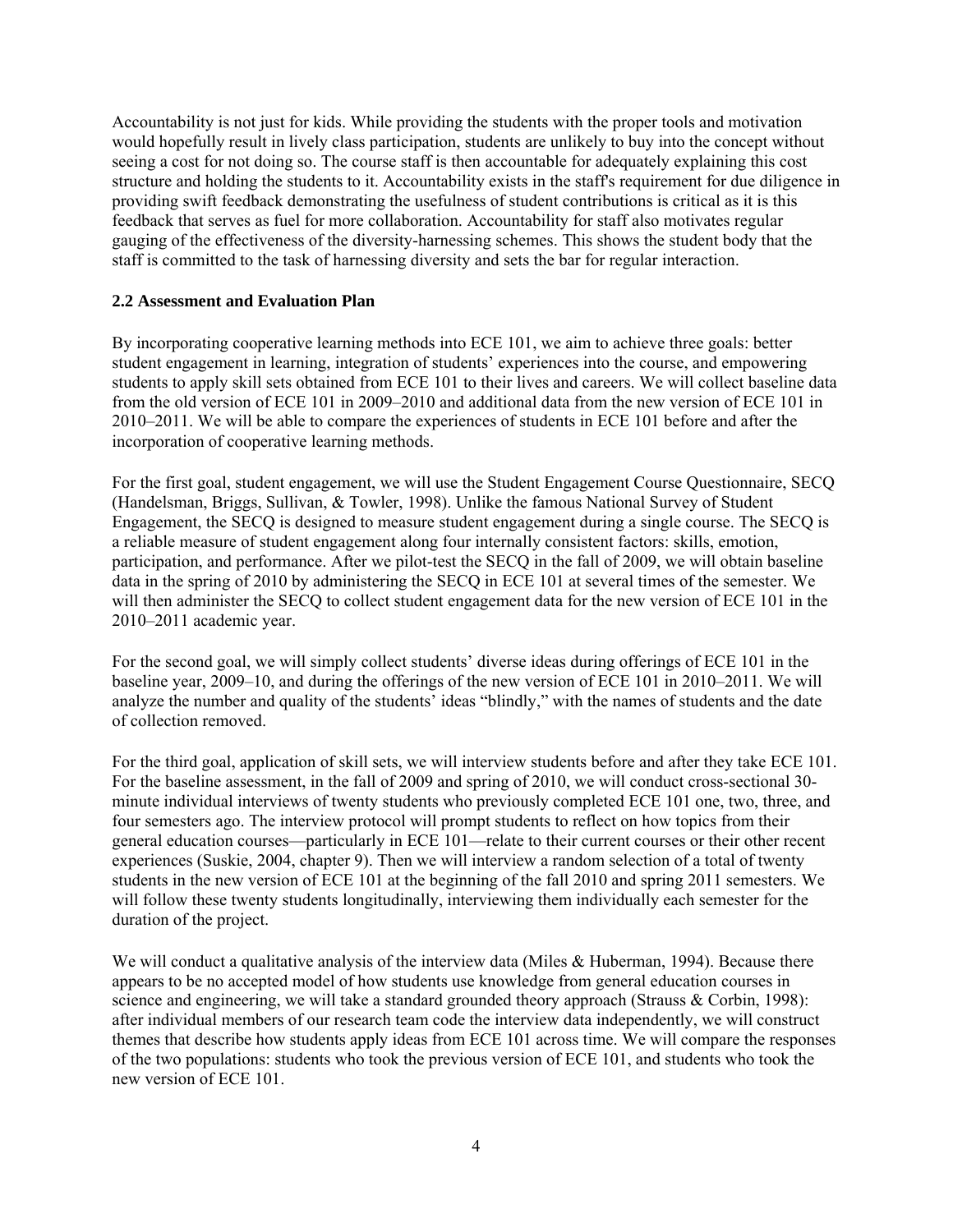Before we conduct the assessments, we will secure approval from the University of Illinois's Institutional Review Board for research with human subjects. We expect that our project would be exempt from full IRB review under federal regulation  $46.101(b)(1)$  for research in established educational settings. The risks will be minimal: only the potential breach of confidentiality. We will obtain informed consent from each interviewed student.

## **2.3 Intellectual Merit**

In this project, we will apply proven techniques from cooperative learning in an unusual engineering course for students outside engineering. Using these techniques, we will transform the course to harvest the diversity of students and to incorporate course content of immediate interest to students. We expect to demonstrate that these innovative methods for harnessing diversity will improve student engagement and enable students to apply new skills in their everyday lives and careers. Using both standard questionnaires and student interviews, will carefully assess how the modified course promotes student learning. The PIs have the experience and background to implement the course changes and to assess their effectiveness.

**PI Michael C. Loui** is Professor of Electrical and Computer Engineering and University Distinguished Teacher/Scholar at the University of Illinois at Urbana-Champaign. Since 2006, he has served as executive editor of *College Teaching*, one of the oldest interdisciplinary scholarly journals on college teaching. He collaborates with undergraduate and graduate students in engineering education research projects. He is experienced in both quantitative and qualitiative research methods, including grounded theory (e.g., Herman, Kaczmarczyk, Loui, & Zilles, 2009). His current NSF-funded projects include the creation of concept inventories for three fundamental subjects in computer science (NSF Grant DUE-0618589), and the development and assessment of role-play scenarios for teaching responsible conduct of research (NSF Grant EEC-0628814). In 1995, Professor Loui won the campus's Luckman Award for Distinguished Undergraduate Teaching. In 2003, he was named a Carnegie Scholar by the Carnegie Foundation for the Advancement of Teaching. In 2006, he was elected Fellow of the IEEE for leadership in teaching engineering ethics. Professor Loui and Senior Investigator Jones created the ECE 101 course in Spring 2003. For this project, he will take responsibility for the assessment and evaluation activities, including the direct supervision of the graduate research assistant.

# **Results from Prior Relevant NSF Support**

**NSF Grant SES-0138309**: *National Institute for Engineering Ethics Video Project: A Sequel to Gilbane Gold*. PIs: J. H. Smith, W. D. Lawson, M. C. Loui, S. P. Nichols, P. E. Ulmer, V. Weil. \$265,000 from NSF and \$80,000 from private contributions, 2002 to 2005.

We developed a new instructional video *Incident at Morales*, which dramatizes a fictional but realistic case study in engineering ethics. The video emphasizes common ethical issues in engineering practice, and it shows engineering in an international context. We sent free copies of the video and study guide to the deans of all engineering schools in the United States. We showed the video at several conferences, including a meeting at the National Academy of Engineering in 2003. We demonstrated the pedagogical use of the video with two cooperative learning techniques in a special session at the Frontiers in Education Conference (Loui, et al. 2003). We assessed the educational effectiveness of the video with both student and professional audiences (Loui, 2006). Other publications supported by this grant: (Hashemian & Loui, 2005), (Loui, 2005a), (Loui, 2005b).

**Co-PI Christopher D. Schmitz** is a Lecturer in Electrical and Computer Engineering and a Research Specialist at the Beckman Institute at the University of Illinois at Urbana-Champaign. An expert in wireless communication and signal processing, he has been active in teaching at the college level since 1993. In 2004, he was assigned by the ECE department to redevelop a laboratory course in digital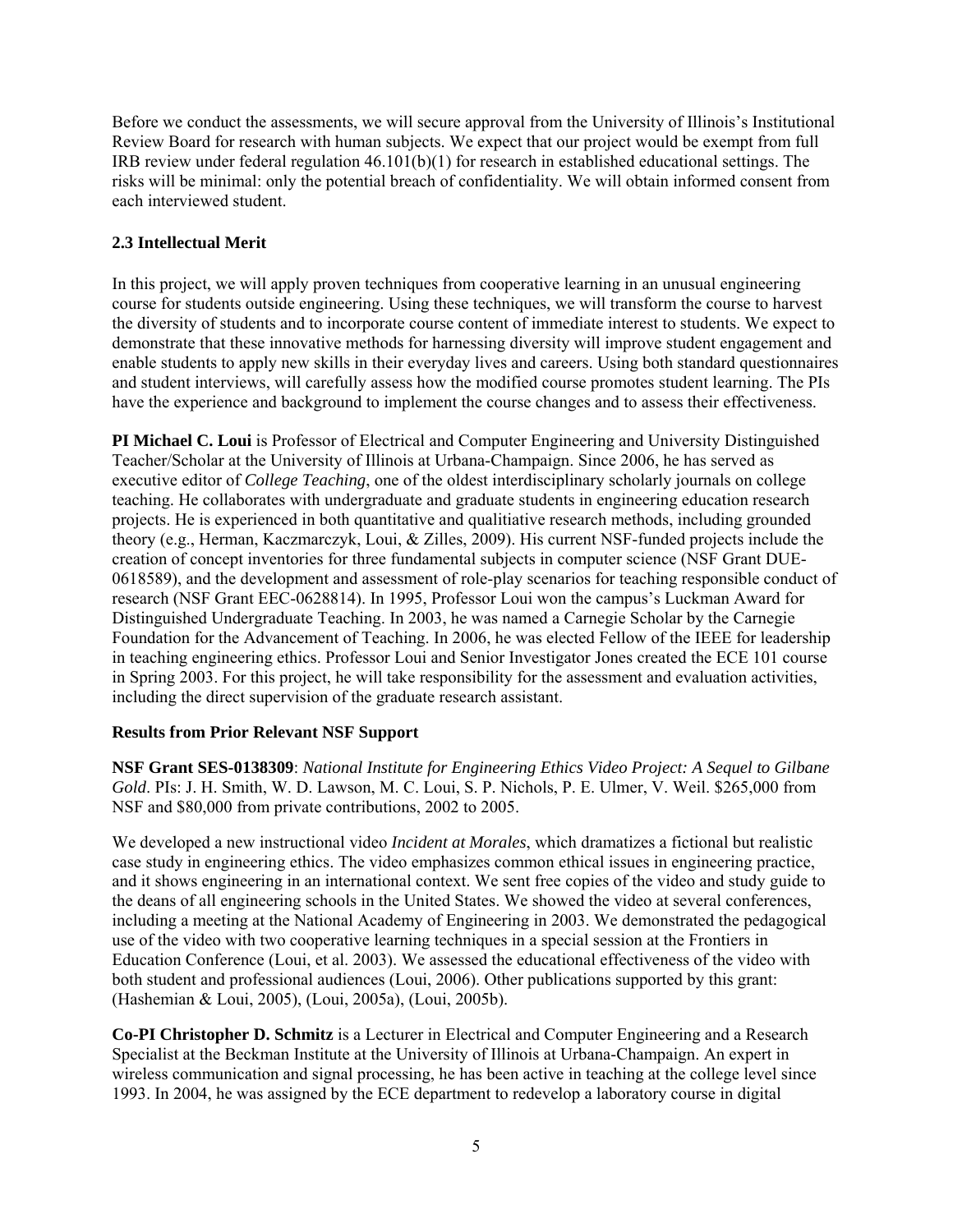communications. In 2005, he was asked to take a lead role in teaching ECE 101. He quickly enhanced the use of 21<sup>st</sup> century technology in the classroom to enhance the student experience. In 2006, he was invited to National Instrument's Worldwide Graphical System Design Conference to present the use of LabVIEW graphical programming language for teaching undergraduates and, in 2007, was invited back to present on the use of LabVIEW and the NI-PXI in supporting undergraduate projects in communications. For this project, he will be responsible for the instructional design, information technology tools used to facilitate Diversity Harnessing, material development and dissemination of the materials.

**Senior Investigator Douglas L. Jones** is Professor of Electrical and Computer Engineering at the University of Illinois at Urbana-Champaign. He served on the IEEE Signal Processing Society's Board of Governers from 2002-2004. He have developed many widely-used open source signal processing texts (available at http://cnx.org) and was Connexions Author of the Year in 2003 and received the ECE Ronald W. Pratt Faculty Outstanding Teaching Award in 2006. Professor Jones and PI Michael Loui created the ECE 101 course in Spring 2003. For this project, he will hold regular weekly discussions with co-PI Christopher Schmitz to offer his expertise in undergraduate teaching regarding the pedagogy, structure and content of the course as well as educational modules for web-based dissemination of course material.

#### **2.4 Broader Impact**

# **2.4.1 Diversity**

This pilot study will provide the structure for using technology to regularly and effectively increase student participation and provide diversity-driven contribution to course content. We expect that the new methods for harnessing student diversity will improve student engagement, and they will be transferable to other introductory STEM courses. The engagement of minorities or underrepresented students will be enhanced through this method. Students will recognize the value of diversity in extending course material across disciplines. Instructors will recognize the value of diversity in providing all students a deeper understanding of the course material.

#### **2.4.2 Transferability**

Because the specific ECE 101 course materials are presented on a generic information technology platform and require little expense in hardware beyond a desktop computer with a sound card (less than \$100 per computer), we expect that the course itself could be replicated at other institutions.

#### **2.4.3 Mentoring**

The project provides work and mentoring for both a graduate research assistant and an undergraduate. The research assistant will be mentored in the arts of student and course assessment under the guidance of PI Michael Loui. The undergraduate will assist in testing of materials prior to distribution in the course and will help assemble assessment data as well. The undergraduate will be mentored primarily by co-PI Christopher Schmitz in the areas of  $21<sup>st</sup>$  century teaching techniques in active and cooperative learning as well as advanced methods in collaboration.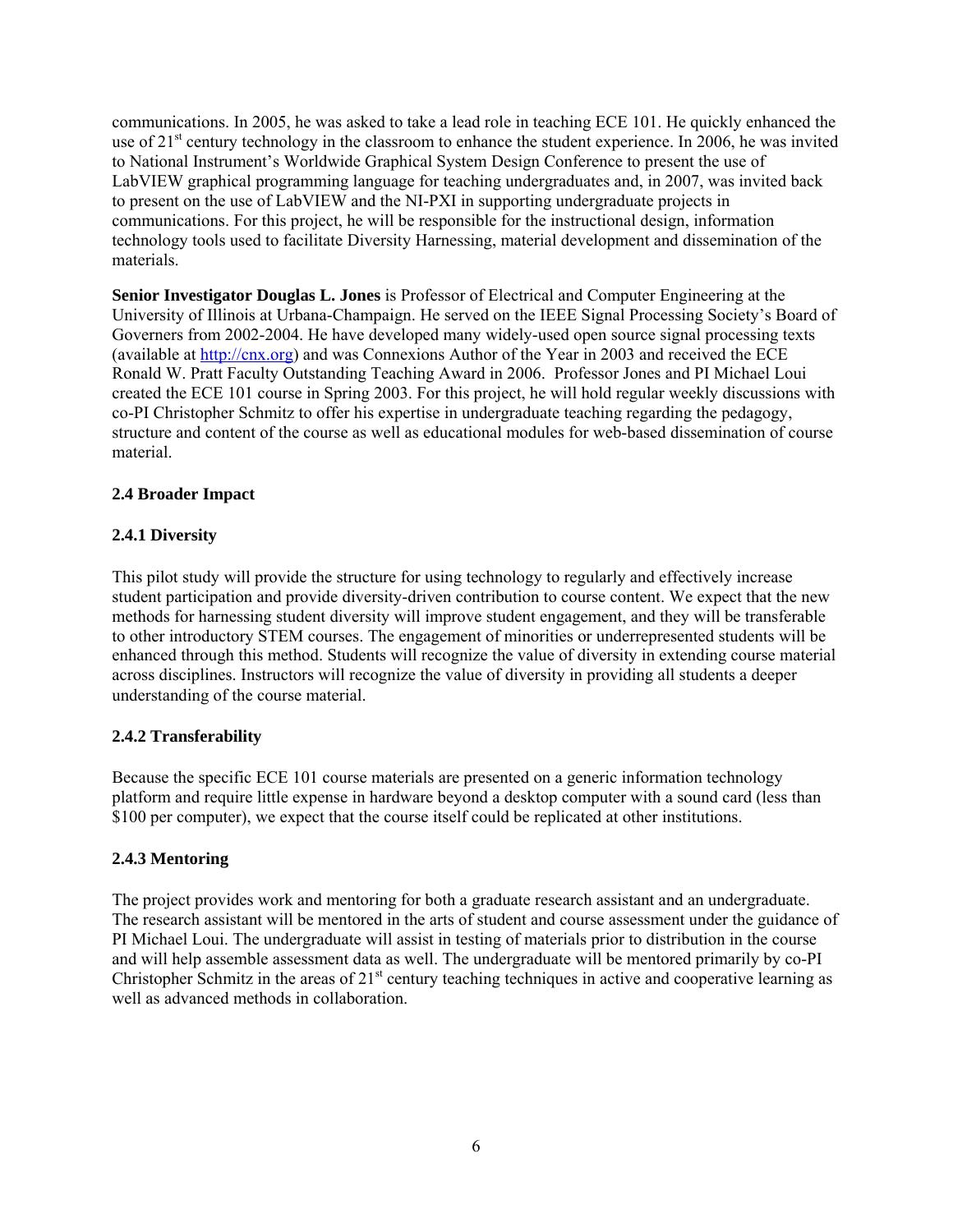## **3. State of the Art**

The state of the art in teaching is guided by the Seven Principles for Good Practice in Undergraduate Education (Chickering & Gamson, 1991) where good practice is that which:

- 1. encourages student faculty contact
- 2. encourages cooperation among students
- 3. encourages active learning
- 4. gives prompt feedback
- 5. emphasizes time on task
- 6. communicates high expectations
- 7. respects diverse talents and ways of learning

The goal of this study is not to demonstrate how to achieve all of these points, but rather, how to harness diversity within ECE 101 while not loosing sight of the end goal of effective teaching of the concepts. Diversity Harnessing requires first and foremost, the active engagement of students in all aspects of the course, in and out of the classroom. Engagement has been closely tied to interaction between the students and interaction with the instructor (Astin, 1993; Smith, Sheppard, Johnson, & Johnson, 2005). How are these interactions facilitated in state of the art teaching? Cooperative or collaborative learning techniques are now widely accepted as some of the most effective teaching tools. Including such tools as think-pairshare, jigsaw, and academic controversies, these techniques have been shown to enhance self esteem, personal satisfaction, positive attitudes toward the teacher, a feeling of inclusion, and mastery of the material while setting high expectations of the student and reducing testing anxiety (Panitz & Panitz).

Team formation is often critical to success in cooperative learning. In fifteen years of chasing the dream, Felder (2001) has compiled many observations regarding successful teamwork. According to Felder formation of heterogeneous teams of as many as four students would be deemed appropriate. Attrition to three students is acceptable, but two-student teams often result in a leader-follower scenario. Johnson, Johnson and Smith (1998) suggest that five criteria be met by the teams

- 1. positive interdependence
- 2. individual accountability
- 3. face-to-face interaction
- 4. Development of interpersonal skills
- 5. Regular self-assessment of group functioning

Felder (2001) also recommends mixing and matching according to abilities. The composition of each team should allow for students to find a key role in the task and the opportunity to "teach" their portion to the rest of the group. A mechanism should be in place for self-imposed or group-imposed removal of a member as well as complete dissolving of the group which can then be reassembled with the others.

**Just-in-Time Teaching** (JiTT) refers to a feedback loop in which answers to questions and student observations and comments are fed into the classroom discussions (Novak, 1984). The student-generated material from JiTT is generally geared towards identifying common misconceptions or incorrect assumptions. Service learning is centered under the concept that homework and case studies "should demonstrate the learning objective of the assignment and be interesting to the student," and also prove to be "meaningful" in life (Layman, Williams, & Slaten, 2007). Lanny Arvan, CIO and Associate Dean for eLearning at the University of Illinois has gone so far as to say we should "… encourage students to become the creators of learning objects …" and thereby formulating their own interests and, in effect, becoming teachers within the course (Arvan, 2004). **Problem-based learning** (PBL) is a "problem comes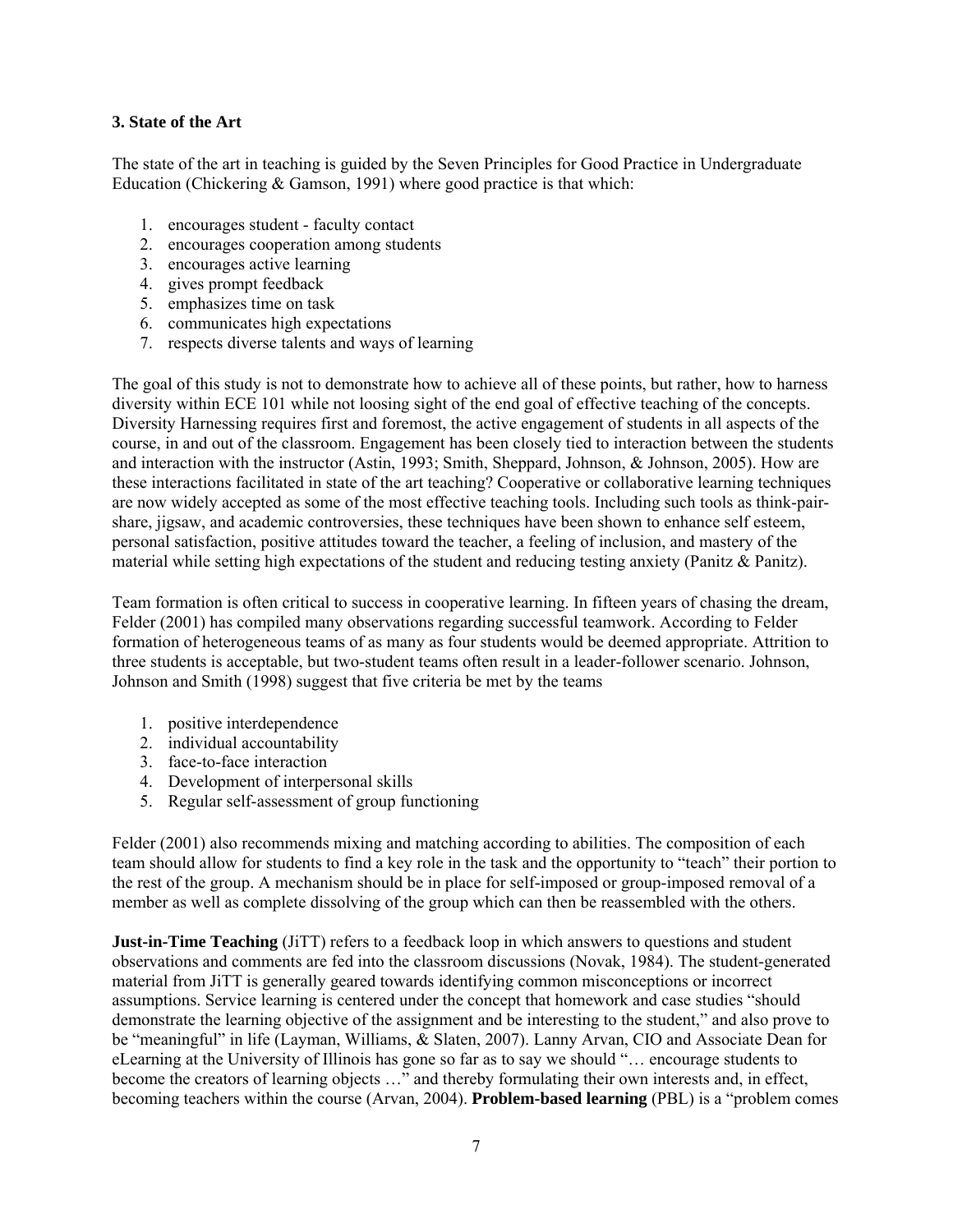first" style of teaching. When used within cooperative learning, problem-based learning generally implies that the students are posed a problem and the focus is on problem management less than on the precise solution.

Accountability of students also serves as a valuable motivator. If not held accountable, student's time is likely to be devoted where the student is held most accountable for their work. Felder (2001) suggests that accountability may be maintained through individual testing, peer ratings on the "citizenship" of team members and used to adjust grades through a rubric, and providing for removal of a member from a team. Accountability should be a visible entity relayed by regular and consistent feedback of the metrics gauging student performance including Felder's notion of citizenship. Accountability must also reside with the instructor who must monitor the success of the different aspects of the teaching pedagogy and identify and rectify trouble spots before trouble occurs.

#### **4. Methods**

# **4.1 Pedagogy**

Our teaching pedagogy first focuses on a re-balancing of topics to be explored before, during and after each class session. Prior to the session, warm-up materials provided through online resources will introduce basic concepts easily grasped by individual or small group study. We recognize that simply making such material available does not imply that it will be used and without feedback, the effectiveness of the material is never evaluated. To achieve this end, students will be required to answer simplyphrased, but subtle questions about the pre-lecture module. This provides a mapping of their pre-lecture understanding of the upcoming topic. They are asked to anonymously provide their own subject matter based on their hobbies, interests or field of study. This listing is examined by the lecturer for use in advance of the meeting. Students then witness their contributions to the class without fear of personal embarrassment. The instructor should take effort to represent contributions from all students within lectures and homework early in the semester.

The teaching pedagogy secondly focuses on harnessing diversity within the lecture hall or classroom. First, the students become empowered to ask questions by using collaborative methods where student teams answer problems jointly thus reducing anxiety regarding so-called "stupid" answers. Collaborative and active learning techniques are tried and proven in their effectiveness in the classroom. When this level of comfort in the classroom is achieved, discussions arising from the individualism of the course participants will enable students to interpret the value and application of the STEM materials to a much broader world.

Our task is similar to service learning or Arvan's dialogic learning objects (Arvan, 2004), but we go as far to claim that it is the students who should drive not only the direction, but the subject matter used to facilitate the core topics and by creating meaningful assignments, meaningful case studies in lecture, and meaningful laboratory experiments. We find utility in the problem-first aspect of PBL teaching and utilize it to motivate topics or scientific solutions. After all, the problem is often the motivator of innovation in real-life engineering. Felder compares case studies (PBL) to "straight expository learning" (traditional lecture style) and maintains that each can incorporate active/cooperative learning strategies and each has its place. JiTT forms the basis of such pre-lecture materials as the "WarmUp" material used by Jeff Watt (Watt, 2006) and the "Preflight" materials used in introductory physics course at the University of Illinois (Selen, 2002).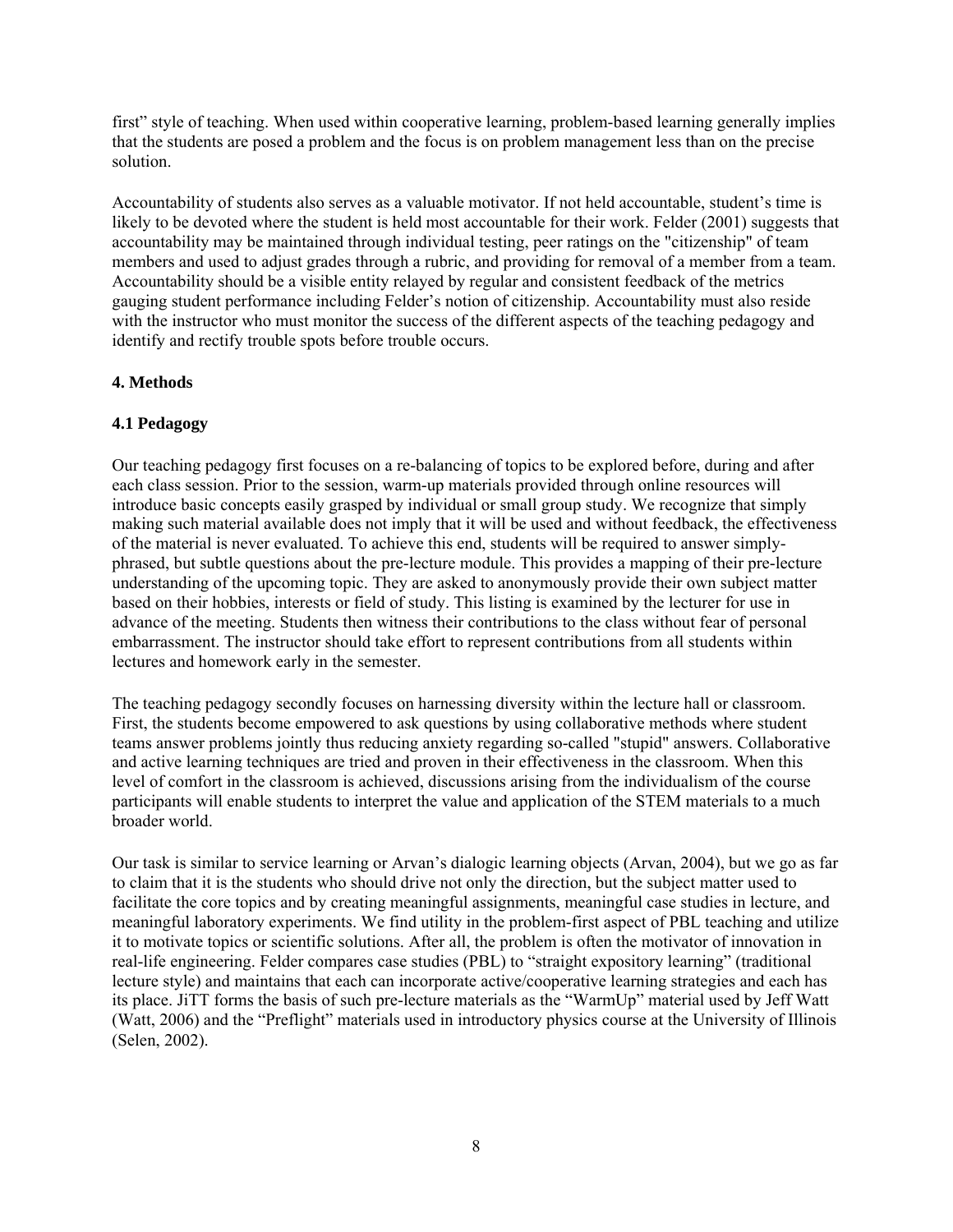#### **4.2 Course Notes and Lecture Materials**

Prior to each class session, the students will complete a (roughly) 30 minute learning module. The module will present a lead-in to the lecture material to be covered the next day. At the completion of the module, the student will be asked several precise, but subtle questions regarding the material. The purpose of the questions is not to test the individual on the material, but rather to 1) gain a perspective on how well the material was understood and 2) gain student-driven ideas for classroom case studies on the topic. The subtlety of the questions is purposeful in that the students are not pre-disposed to a particular answer. Take, for example, the following excerpts from one possible warm-up exercise suitable for ECE 101:

The student has just been introduced to the concept of analog signals with examples such as voice, light intensity, temperature, etc. All of these have a measureable feature that is both continuous in amplitude as well as continuous in time.

You ask the students to imagine and describe a situation in which two people need to communicate some kind of information over a distance or within a noisy environment. Do people in this situation generally find a method of relaying that information such as the message remains intact? Explain.

Perhaps the answers may include construction workers who resort to hand signals or a child in church who yells over the choir. The answer may be somewhat biased by the examples of analog signals given in the pre-lecture warm up or, perhaps, their expectation to provide an answer in the realm of Digital Information Technology: "I used a cell phone to call my grandmother." Ideally, with some massaging of the question, the results may provide a good case study for the following lecture.

The lecture material is pared down from the course notes, focusing on the core idea. The lecture material should be comparable in length to perhaps 30 minutes worth of a traditional 50 minute lecture. The remaining 20 minutes allows for incorporation of the student-driven subject matter obtained through Diversity Harnessing, Cooperative Learning techniques and team projects, and transition questions. For example, continuing the example above, the lecture may play out as follows:

In lecture, the student-generated construction worker example is presented. The students reflect on the noisy environment and one worker three stories up trying to relay equipment needs to another worker on the ground. It seems likely that clear hand signals (or cell phones) would be needed. The discussion focuses on the fragility of analog signals … like an Illinois governor, they are easily corrupted. Sending clear signals and leaving out less important details may be more constructive. The students are engaged and intrigued that their pre-lecture observations have become course material. The instructor now moves to a more refined problem: The classroom divides into learning teams (kept intact throughout several weeks). Team A is to send the message 1 to team B (who is provided only an empty graph and no knowledge of message 1):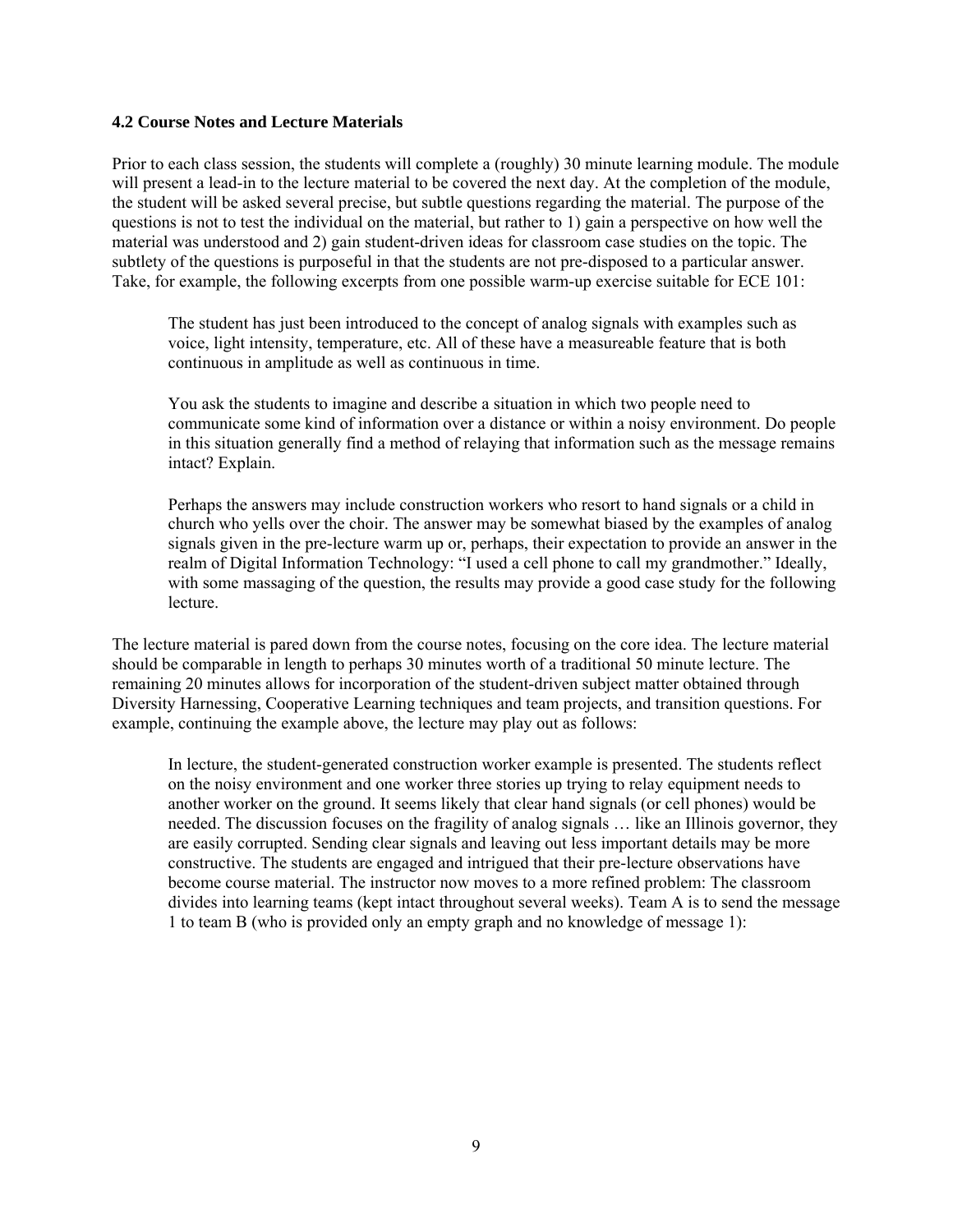

Figure 2. Team A's Message 1. Figure 3: Team B's empty graph.

Team A is given an opportunity to strategize, then given 30 seconds to relay their information. Most likely, they will focus on extreme points and perhaps the periodicity of the signal. They may not succeed. Now, Team B is asked to send the message 2 back to Team A.



Figure 4: Team B's message 2.

Again, team B is given an opportunity to strategize and then to relay information. Team B may follow the example set by team A. They will likely succeed. The teacher now directs the dialogue towards the Shannon-Nyquist Sampling Theorem  $f_s \geq 2f_{\text{max}}$  which can now be introduced as a method by which Team A ultimately discovered by trying to efficiently relay the first message. In essence, only a few regularly spaced samples determined by  $f_{\text{max}}$  are needed with the rule that these sample points should be "smoothly" reconnected. Team B will have reinforced that theory by achieving their goal due to a smaller  $f_{\text{max}}$ . After examining the core topic with a overlysimplified example, the instructor may return to the topic of construction workers. How does a cell phone system solve the problem? How is the same information conveyed? Does the Sampling Theorem apply?

With the core material successfully covered in lecture and the students having learned it with both traditional material provided by the lecturer as well as content furnished by the students, the lecture can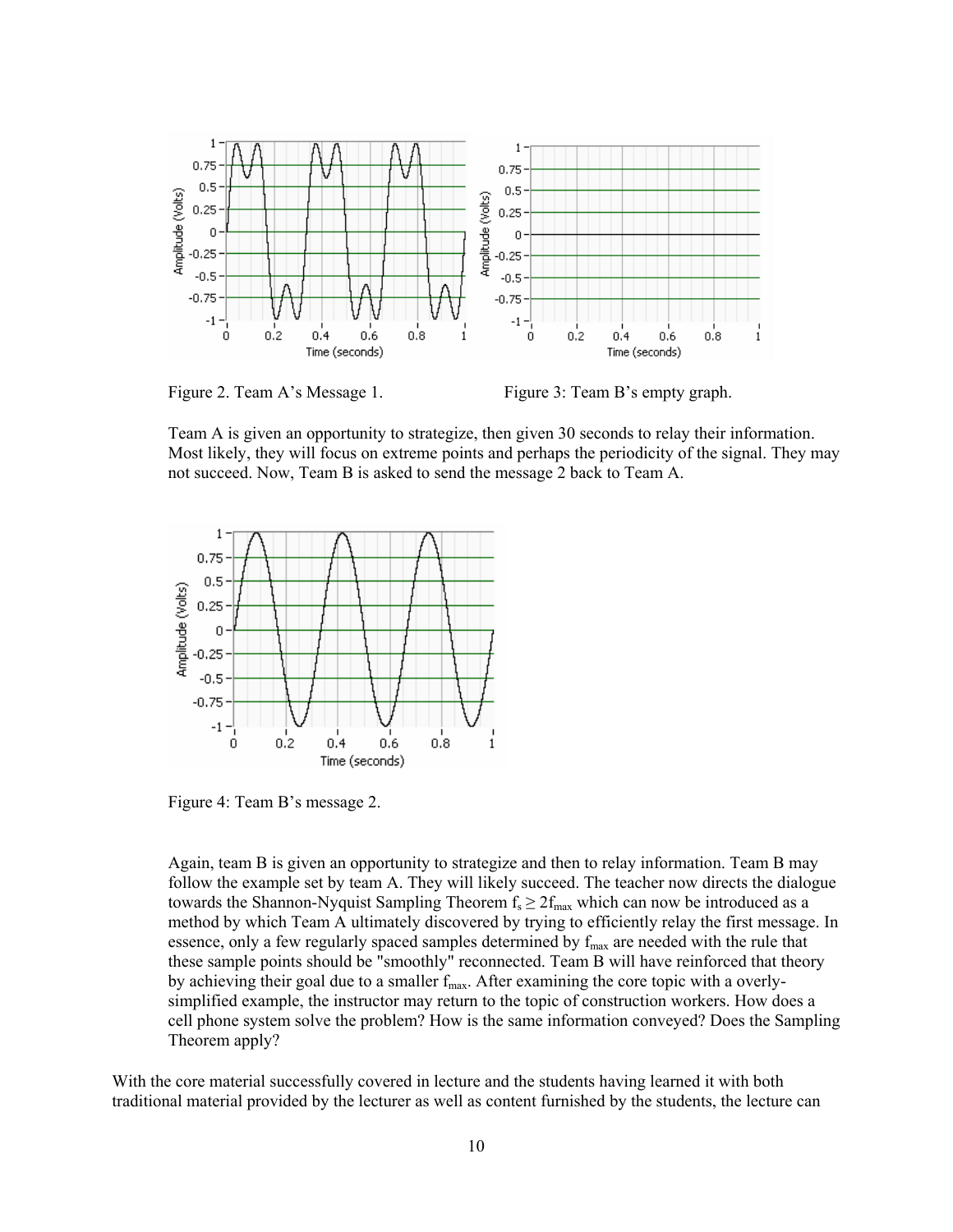conclude with a the opportunity for students to summarize what they have learned and begin a transition to the next topic. The transition may go something like:

The instructor has the students note that the first message is actually the two sinusoids described by the summation of amplitude, frequency and phase triplets,  $(A,f,\theta)$ , given by  $(1,3,0)$  plus  $(0.4,9,0)$  and therefore  $f_{max} = 9$  Hz. Message 2 is a single sinusoid given by (1,3,0). In a format similar to the one-minute paper (Angelo & Cross, 1993), ask the students:

Which message appears to hold more "information?

Why is information often summarized before sharing? Give an example of where you have seen this.

What do you think it means to compress (or zip) something on your computer?

The instructor may also have the students rate each team member on their performance during today's exercise: no show, weak, satisfactory, good, or awesome! They may also rate the content and/or presentation of the lecture material.

The transitional material has then prepared the students for the next topic, data compression in this case, and may even provide some additional student-generated subject matter for course content consideration.

A natural question to ask would be, "What happens to the other 20 minutes of material not covered in lecture?" Well, the short answer is that it was replaced with a deeper understanding of the 30 minutes that was presented. You might also argue that the material removed is still present in the course notes and the students are held accountable for it through the assignments. In reality, we might expect that this material, if not easily absorbed after building a solid understanding of the core, may have been the first items to escape memory at semester's end.

#### **4.3 Assignments**

The assignment materials to be developed are triple-layered. The middle layer defines the level at which the students are required to perform. The lowest layer provides catch-up materials for students who feel particularly behind on the course prerequisites. The upper layer provides challenges beyond the standard course material and encourages the students to apply, analyze, evaluate, and create by utilization of their newfound skills. Week by week, the students are invited to complete a subset of problems from the three homework layers. While the second layer constitutes a required set, there is no penalty for selecting lowest layer problems over the highest layer problems. In fact, these two layers are not differentiated in the assignment, but are rather thrown together into one "grab bag" of problems. It is anticipated that the students who find the lowest-layer materials to be rather tedious or mundane will opt for the physically shorter, but more challenging highest-layer materials. The students will be encouraged to work on assignments in teams, jointly presenting solutions to required problems, but taking accountability for specific problem solutions from the grab bag. No two team members may assume accountability for the same grab bag problem. Grab bag problems should consist of student-generated questions from past and present, selected and maintained by the instructor.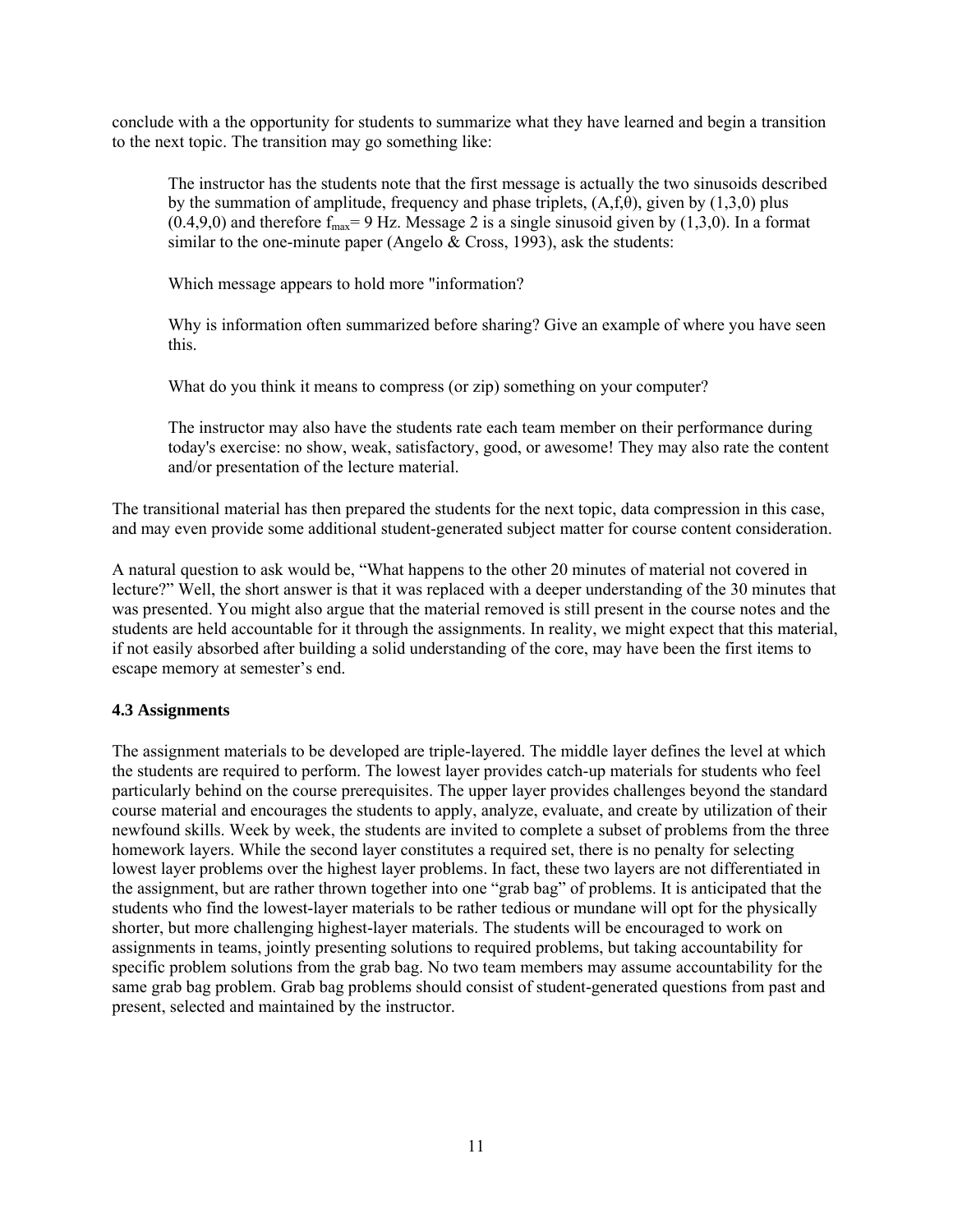## **5. Research Tasks and Execution Plan**

# **Year 1**

Fall semester 2009: Conduct pilot test of SECQ, cross-sectional study of past students.

Spring Semester 2010: Collect baseline SECQ data at several times throughout, continue cross-sectional study.

Summer 2010: Map course notes into warm-up, lecture core, and transitional material. Construct tiered homework, separating core content from prerequisite and adding student-generated problems as possible. Choose educational technologies for community-building framework for handling student direction and facilitating teamwork.

# **Year 2**

Fall Semester 2010: Begin teaching course under diversity-harnessing structure. Administer SECQ. Begin longitudinal interviews. Presentation at ASEE/IEEE Frontiers in Education Conference in October.

Spring Semester 2011: Continue longitudinal interviews. Administer SECQ Presentation at ACM SIGCSE Symposium on Computer Science Education in March.

Summer 2011: Complete analysis of current data. Begin dissemination of materials at cnx.org and enable IT resource for across-institution collaboration for instructors.

# **Year 3**

Fall Semester 2011: Continue longitudinal study. Presentation at ASEE/IEEE Frontiers in Education Conference in October.

Spring Semester 2012: Complete longitudinal study. Present results at ACM SIGCSE Symposium on Computer Science Education in March.

Summer 2012: Complete analysis of current data. Complete dissemination of materials at cnx.org.

#### **6. Integrating Research, Education, and Diversity into the Project**

This project proposes invoking student engagement in a novel way using proven tools coupled with the new idea of Diversity Harnessing. If proven effective, such a tool is likely to be accepted and encouraged by the teaching and learning community.

This project will also utilize a research assistant to help in the student surveys and assess the results. An undergraduate student will help prepare and/or test materials designed specifically for Diversity Harnessing.

By its very nature, this technique promotes diversity among students as an invaluable asset to the subject matter. The engagement of minorities or under-represented students will be enhanced through this method. Students will recognize the value of diversity in extending course material beyond their boundaries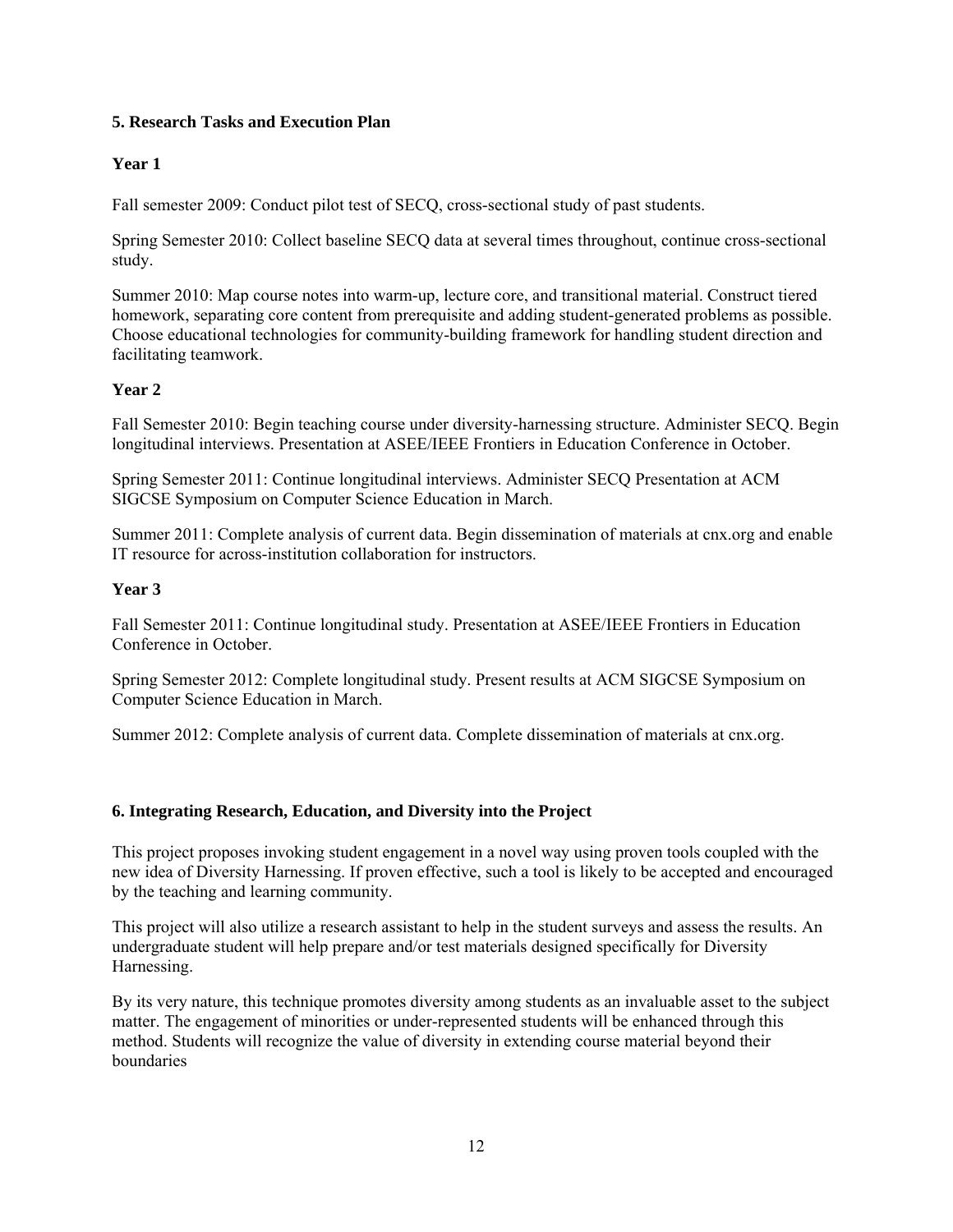## **References**

Angelo, T. & Cross, K. (1993). *Classroom assessment techniques: 2nd edition.* San Francisco: Jossey-Bass.

Arvan, L. (2004, February 17). Dialogic learning objectives: inviting the student into the instructional process. *Campus Technology* .

Astin, A. W. (1993). *What matters in college: Four critical years revisited.* San Francisco, CA: Jossey-Bass.

Chickering, A., & Gamson, Z. (1991). Seven principles for good practice in undergraduate education. *New Directions For Teaching and Learning* , 63-69.

Cook, R. N. (1977). An approach to the introductory computer science course for non-majors. *SIGCSE Technical Symposium on Computer Science Education* (pp. 30-33). Atlanta, Ga: ACM.

Felder, R. M. (1992). How about a quick one? *Chem. Engr. Education, 26*(1), 18-19.

Felder, R. (2001). *Untitled--Re:Cooperative Learning: Best Practices in Education.* http://clte.asu.edu/active/feldertranscript.htm.

Forte, A., & Guzdial, M. (2005). Motivation and Nonmajors in Computer Science: Identifying Discrete Audiencees for Introductory Courses. *IEEE Transactions on Education, 48*(2), 248-253.

Guzdial, M., & Forte, A. (2005). Design Process for a Non-majors Computing Course. *Technical Symposium on Computer Science Education* (pp. 361-365). Saint Louis, MO: ACM.

Handelsman, M., Briggs, W. L., Sullivan, N., & Towler, A. (1998). A measure of college student course engagement. *Journal of Educational Research, 98*(3), 184-191.

Hashemian, G., & Loui, M. C. (2005). Work-in-progress: engineering courage: from "not my business" to positive responsibility. *Proceedings of the Thirty-Fifth ASEE/IEEE Frontiers in Education Conference*, (pp. S3D-17-S3D-18). Indianapolis, IN.

Herman, G. L., Kaczmarczyk, L., Loui, M. C., & Zilles, C. (2008). Proof by incomplete enumeration and other logical misconceptions. *Proceedings of the Fourth International Workshop on Computing Education Research*, (pp. 59-70), Sydney, Australia.

Hill, J. M., Ray, C. K., Blair, J. R., & Carver, C. A. (2003). Puzzles and Games: Addressing Different Learning Styles in Teaching and Operating Systems Concepts. *SIGCSE Technical Symposium on Computer Science Education,* (pp. 182-186). Reno, Nevada: ACM.

Johnson, D. W., Johnson, R., & Smith, K. (1998). *Active Learning: Cooperation in the College Classroom.* Edina, MN: Interaction Book Company.

Krathwohl, D. (2002). A revision of Bloom's taxonomy: an overview. *Theory Into Practice*, *41* (4), 212– 218.

Krupczak, J. (1997). Demystifying technology. *ASEE Prism v7* , 30-34.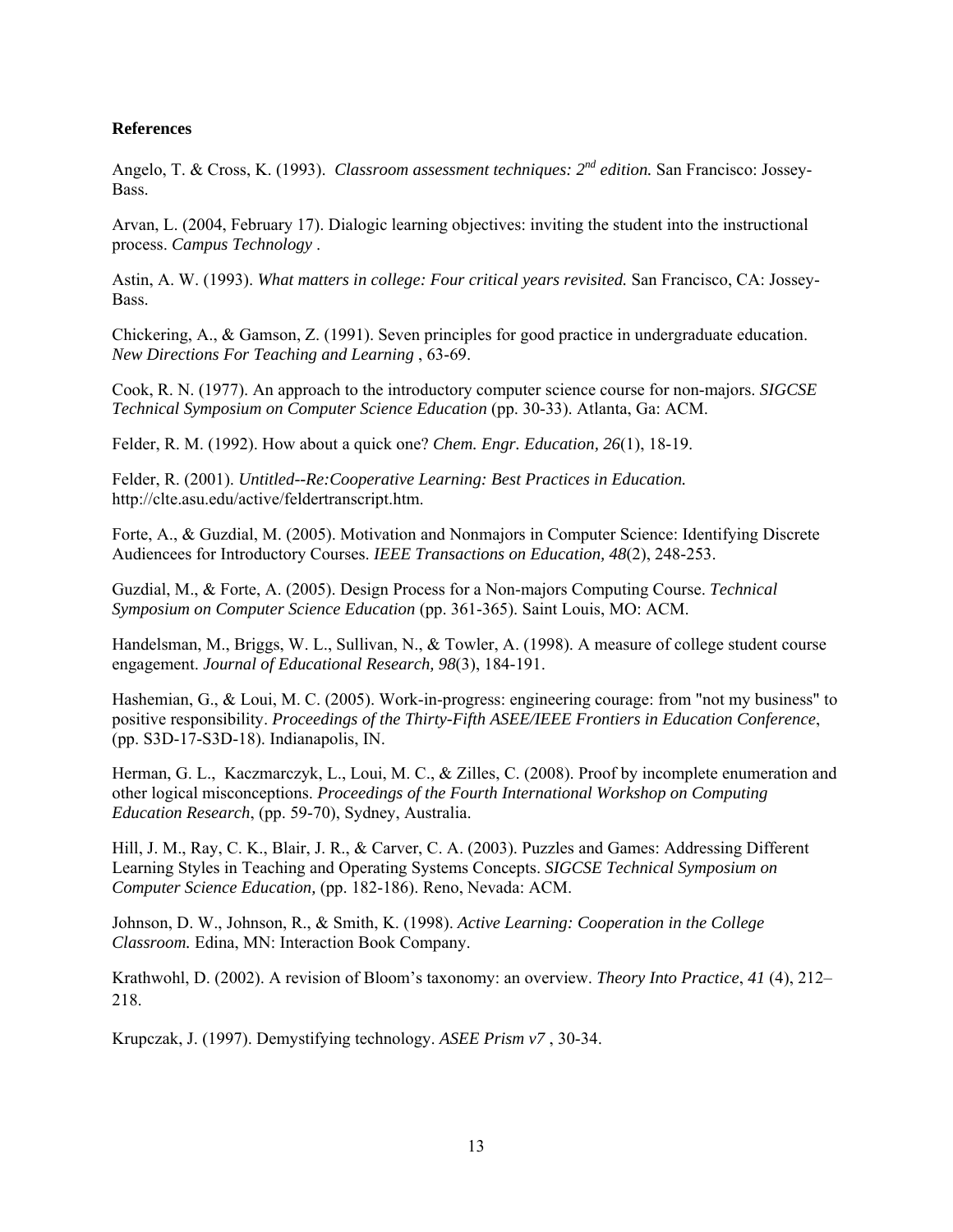Krupczak, J. J., VanderStoep, S., Wessman, L., Makowski, N., Otto, C. A., & Van Dyk, K. (2005). Work in progress - Case study of a technological literacy and non-majors engineering course. *Proceedings of the Thirty-Fifth Frontiers in Education Conference* (pp. S1J36-S1J37). Indianapolis, IN: ASEE/IEEE.

Kuc, R. (2001). Teaching the nonscience major: EE101—The Digital Information Age. *IEEE Transactions on Education, 44*(2), 158-164.

Layman, L., Williams, L., & Slaten, K. (2007). Note to self: make assignments meaningful. *SIGCSE Technical Symposium on Computer Science Education* (pp. 459-463). Portland, OR: ACM.

Loui, M. C. (2005a). Educational technologies and the teaching of ethics in science and engineering. *Science and Engineering Ethics, 11*(3), 435-446.

Loui, M. C. (2005b). Ethics and the development of professional identities of engineering students. *Journal of Engineering Education, 94*(4), 383-390.

Loui, M. C. (2006). Assessment of an engineering ethics video: Incident at Morales. *Journal of Engineering Education, 95*(1), 85-91.

Loui, M. C., LeFevre, E. W., Nichols, S. P., Skooglund, C. M., Smith, J. H., Suppe, F., et al. (2003). Incident at Morales: an engineering ethics video. *Proceedings of the Thirty-Third ASEE/IEEE Frontiers in Education Conference*, (pp. S1H-1-S1H-2). Westminster, CO.

Maier, M. H., & Panitz, T. *End on a High Note: Better Endings for Classes and Courses.* http://home.capecod.net/~tpanitz/tedsarticles/endingcourses.htm.

Miles, M. B., & Huberman, A. M. (1994). *Qualitative Data Analysis: An Expanded Sourcebook, 2nd ed.* Thousand Oaks, Ca: Sage Publications.

Novak, G. (1984). *Just-In-Time Teaching.* Study Group on the Conditions of Excellence in American Higher Education.

Ollis, D., & Krupczak, J. (2006). Teaching technology literacy: an opportunity for design faculty. *International Journal of Engineering Education 22*(3), 665-670.

Orr, J. A., & Cyganski, D. (1998). Information engineering across the professions, a new course for students outside EE. *Frontiers in Education.* Tempe, AZ.

Panitz, T. *Why More Teachers Do Not Use Collaborative Learning Techniques.* http://home.capecod.net/~tpanitz/tedsarticles/whyfewclusers.htm.

Panitz, T., & Panitz, P. *Assessing Students and Yourself Using the One Minute Paper and Observing Students Working Cooperatively.* http://home.capecod.net/~tpanitz/tedsarticles/Assessment.htm.

Selen, M. (2002). Just In Time Teaching to 600 Students. *ISAAPT.* Decatur, IL: www.hep.uiuc.edu/home/mats/Talks/isaapt02.ppt .

Smith, K. A., Sheppard, S. D., Johnson, D. W., & Johnson, R. T. (2005). Pedagogies of engagement: classroom-based practices. *Journal of Engineering Education*, *94*(1), 87-101.

Strauss, A. L., & Corbin, J. M. (1998). *Basics of Qualitative Research: Techniques and Procedures for Developing Grounded Theory, 2nd ed.* Thousand Oaks, CA: Sage Publications.

Suskie, L. (2004). *Assessing Student Learning: A Common Sense Guide.* Bolton, Mass: Anker Publishing.